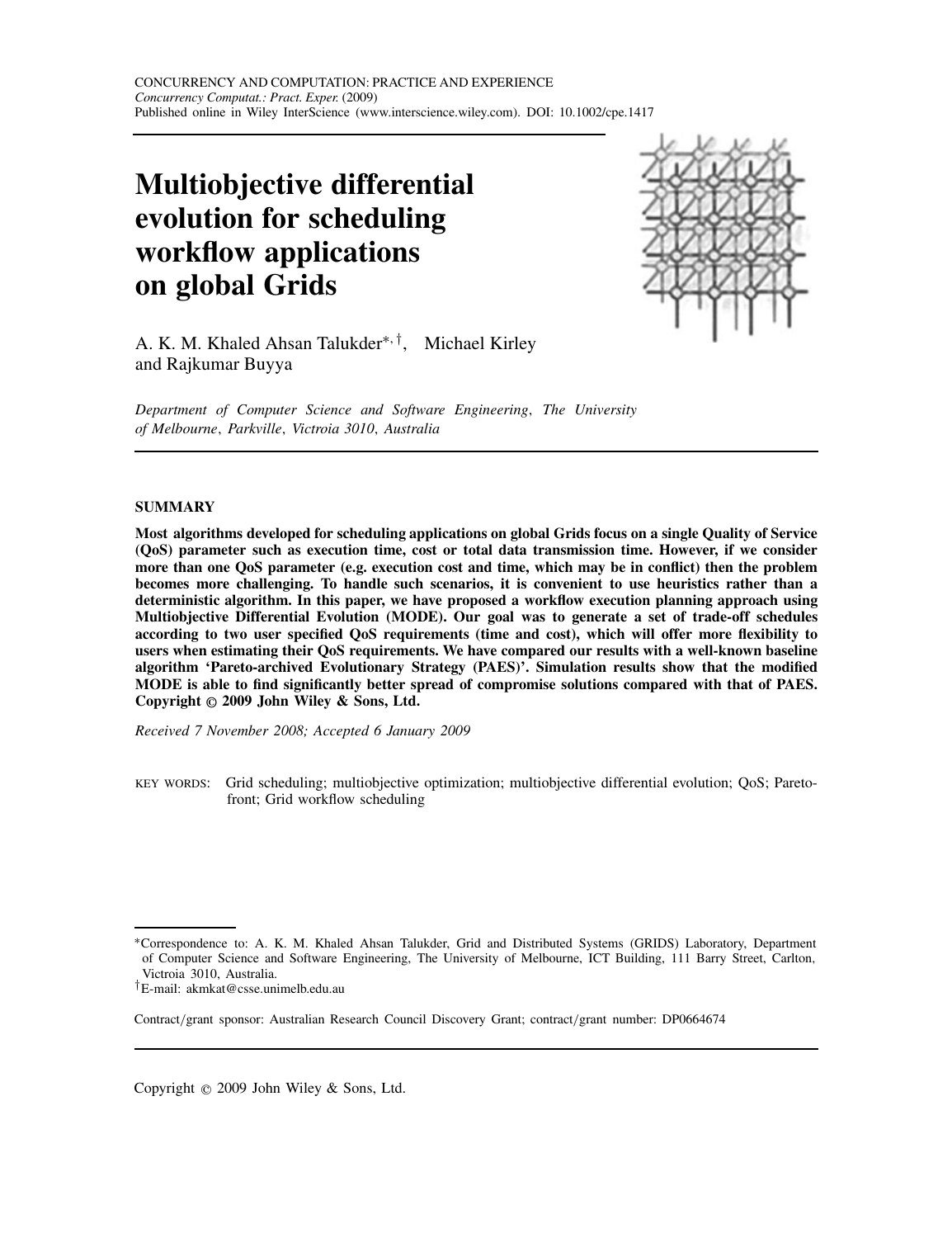

# **1. INTRODUCTION**

Grid Computing aims to allow unified access to data, computing power, sensors and others resources through a single virtual laboratory [1]. Technologies should provide services, protocols and software needed for the flexible and controlled sharing of resources. However, such infrastructure has to be competitive in terms of costs to the final users. Usually this corresponds to identifying the optimal use of the resources.

There are two approaches typically used to solve this optimization problem. The first is based on a distributed resources discovery and allocation system. The second is based on a central repository of resources and resources requests. The first is suitable for small jobs that can easily be accepted by the computing Grid. The second is suitable for large periodical jobs that are scheduled in advance. In this case, the centralized scheduler is usually referred to as 'metascheduler', because of its position on top of the local schedulers. It should optimize the allocation of a job allowing the execution on the 'fittest' set of resources. In most cases, such as in scientific and enterprise domains, a typical application is constructed as workflows. Here, the metascheduler will deploy the workflow on the Grid considering the current availability of resources, time constraints and user specified quality of service (QoS).

A number of Grid workflow management systems [2,3] have been developed to facilitate the composition and execution of workflow applications over distributed resources. Many heuristics [4–6] have also been proposed for workflow scheduling in order to optimize a single objective, such as minimizing execution time. However, a large number of objectives need to be considered when scheduling workflows on utility Grids based on users' QoS requirements. In this paper, we introduce a model that can optimize conflicting objectives. However, in many Differential Evolution (DE) based Job-Shop*/*Flow-Shop scheduling, the algorithm was implemented by mapping Job*/*Machine sequence to real numbers. As this approach is not feasible in the case of Grid scheduling, we have to deal with exact scheduling sequences and thus our approach does not need to map the resource*/*task sequence to real values as described in [7,8].

## **2. MOTIVATION AND RELATED WORK**

The application of nature's heuristics for scheduling of applications has been explored by various researches [9–12]. There are numerous studies reporting work done on scheduling Directed Acyclic Graph (DAG)-based task graphs in multiprocessor systems [5]. Genetic algorithms and Heterogeneous Earliest Finish Time have been extended by the ASKALON project [13,14] to schedule scientific applications in Grid environments. Recently, in [15], a different base-line algorithm for Multiobjective Optimization was tested on different workflow models.

Evolutionary techniques are now a widely used approach for tackling complex multiobjective optimization problems. We find numerous examples of them in the literature. For example, in [16] the authors proposed a local-search-based enhancements for evolutionary computation. Similar approaches can be found in [17–20]. Evolutionary and genetic-based optimization techniques are also found in other Grid-oriented applications (especially in Data-Grid applications), for review, readers are encouraged to refer to [21,22]. In a similar study [23], the proposed model was compared with Max–Min and Min–Min heuristics described in [4]. Although most of the techniques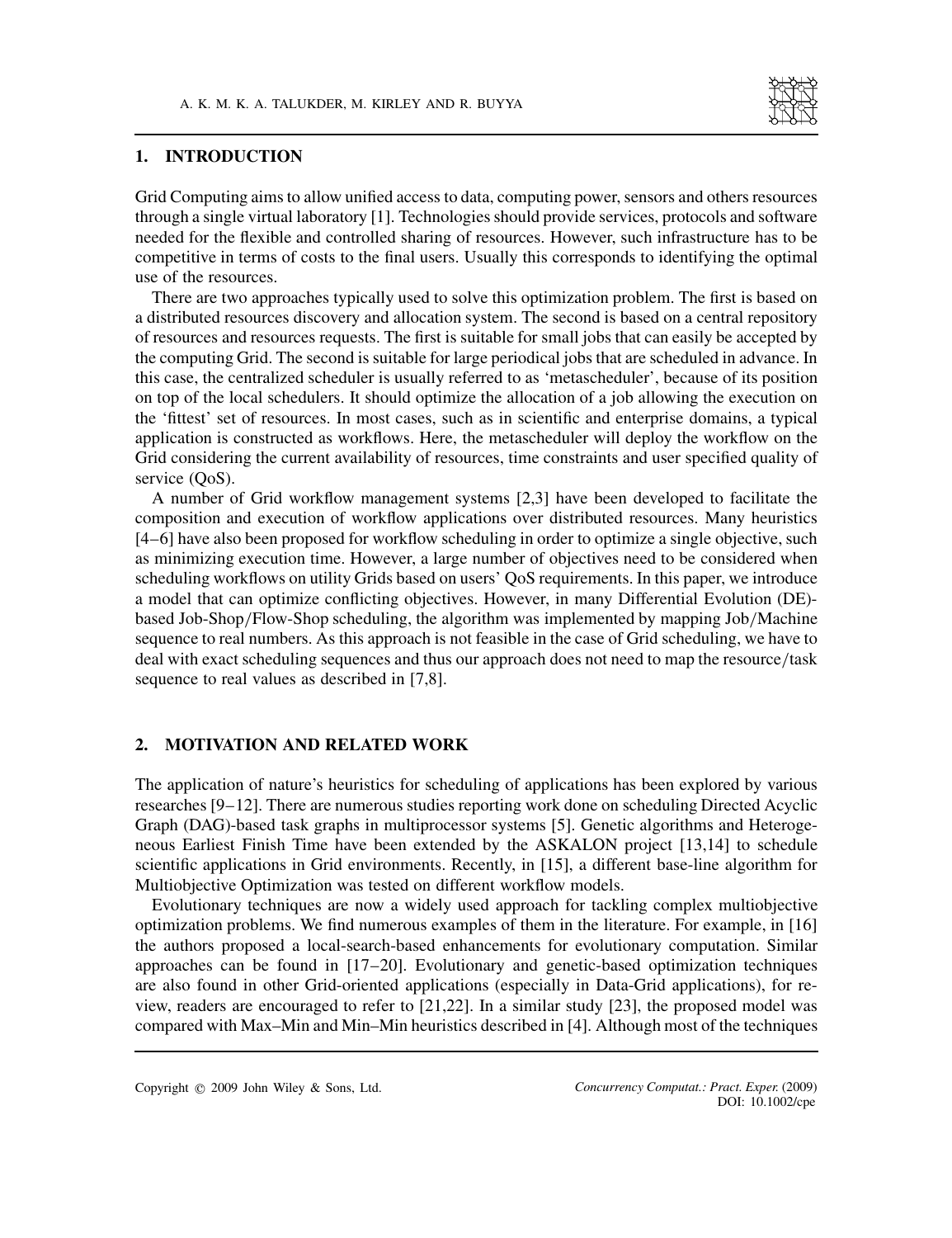

in this domain only considers single objective problems, however we have also found some multiobjective instances, such as in [24]. For more elaborate survey and literature review, readers are referred to [25,26].

As the main objective of this research is to devise a novel approach for *DE*-based technique, we have also reviewed some examples in [7,27]. However, DE-based techniques are specially suitable for numerical optimization problems; hence, most of the models in the literature are implemented in such a way that they can cope with the basic working principles of DE. For this purpose, those models use the basic formulations as stated below:

- As in the case of scheduling problem, each gene in a chromosome should represent corresponding job or machine*/*resource sequence.
- DE is mainly used for numerical optimization problems, hence, the combination of job*/*resource sequence needs to be converted to a range of real numbers.
- Hence, in most cases, there is a mapping procedure (as well as a inverse mapping procedure) from job*/*resource sequence to real numbers.

The fact is that this kind of forward and inverse mapping may lead to creation of infeasible solutions. Moreover, to avoid this discrepancy, we need to implement a good repairing algorithm that eventually leads to an extra computational cost to the overall algorithm. The work in this paper is distinct from the related work because we do not adopt the same scheme (mapping of job*/*resource sequence to real numbers). More specifically, we apply the relevant DE operations on exact schedule rather than on sequence of real numbers. Hence our model can simultaneously optimize multiple objectives of workflow execution according to users' QoS without the unwanted creation of infeasible solutions.

# **3. PROBLEM OVERVIEW**

We formalized the workflow planning problem as a multiobjective optimization problem (MOP) in which a group of conflicting objectives are simultaneously optimized. As given in Equations (1) and (2), there are two conflicting objectives: minimize execution time and minimize execution cost. In such problems, there is no single optimal solution but rather a set of potential solutions. We can define a multiobjective problem as

minimize 
$$
f(x) = f_1(x), f_2(x), \dots, f_k(x)
$$
 (1)

where  $x \in X$  and X is the solution space. A solution is said to dominate another solution if it is as good as the other and better in at least one objective. That is, *x*<sup>∗</sup> dominates *x*, if and only if

$$
\forall i \in [1, 2, \dots, k], \quad f_i(x^*) \le f_i(x) \land \exists j \in [1, 2, \dots, k], \quad f_j(x^*) < f_j(x) \tag{2}
$$

The resource scheduling problem for the Grid consists of arranging the pairs of jobs and resources given certain constraints. The objective is to minimize the multi-dimensional QoS metrics. We regard completion time of jobs and total execution cost of jobs as multi-dimensional QoS metrics.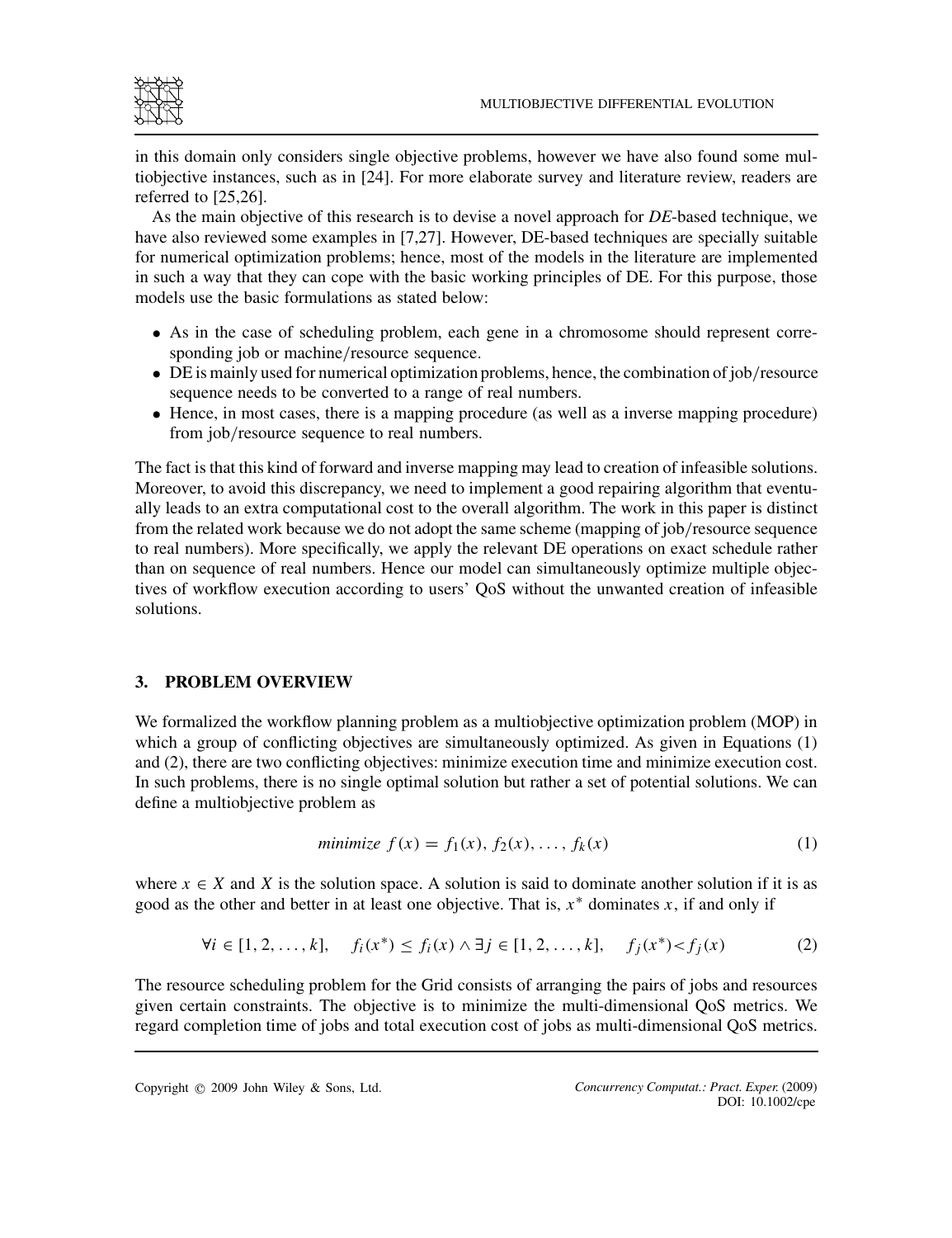



Figure 1. A simple DAG.

To address the problem, we have to start with the following assumptions:

- There are dependent relationships between jobs, and relationships can be denoted by DAG as in Figure 1.
- Jobs come in batch mode.
- Resources cannot be occupied by other jobs when a job is running on them.

We model a workflow application as a DAG, let  $\Gamma$  be the finite set of tasks  $T_i$  ( $1 \le i \le n$ ). Let  $\Lambda$  be the set of directed arcs of the form  $(T_i, T_j)$  where  $T_i$  is called a parent task of  $T_i$ , and  $T_j$ the child task of  $T_i$ . Associated with each directed arc is a data flow in which the output of the parent is required as input data by the child. We assume that a child task cannot be executed until all of its parent tasks have been completed. Then, the workflow application can be described as a tuple  $\Omega(\Gamma, \Lambda)$ .

Given a set of jobs  $T = \{T_i\}$ ,  $i = 1, 2, \ldots, n$  and a set of services  $S = \{S_i\}$ ,  $j = 1, 2, \ldots, m$ , under the constraint that there are dependent relationships among jobs. The execution optimization problem is to generate a solution  $I = (T_i, f_i(T_i))$  where  $f_i(T_i)$  is a mapping function that assigns  $T_i$ onto service  $S_i$ . We also denote that  $time(T_i, f_i(T_i))$  is the completion time of I and  $cost(T_i, f_i(T_i))$ is the input data transmission cost and service cost for processing *I*. The goal is described as follows:

$$
minimize \tF = (F_1, F_2) \t(3)
$$

$$
F_1 = \max_{T_i \in \Gamma, f_j(T_i) \in \Lambda} \text{ time}(T_i, f_j(T_i)) \tag{4}
$$

$$
F_2 = \sum_{T_i \in \Gamma, f_j(T_i) \in \Lambda} cost(T_i, f_j(T_i))
$$
\n<sup>(5)</sup>

subject to  $F_1 < B$  and  $F_2 < D$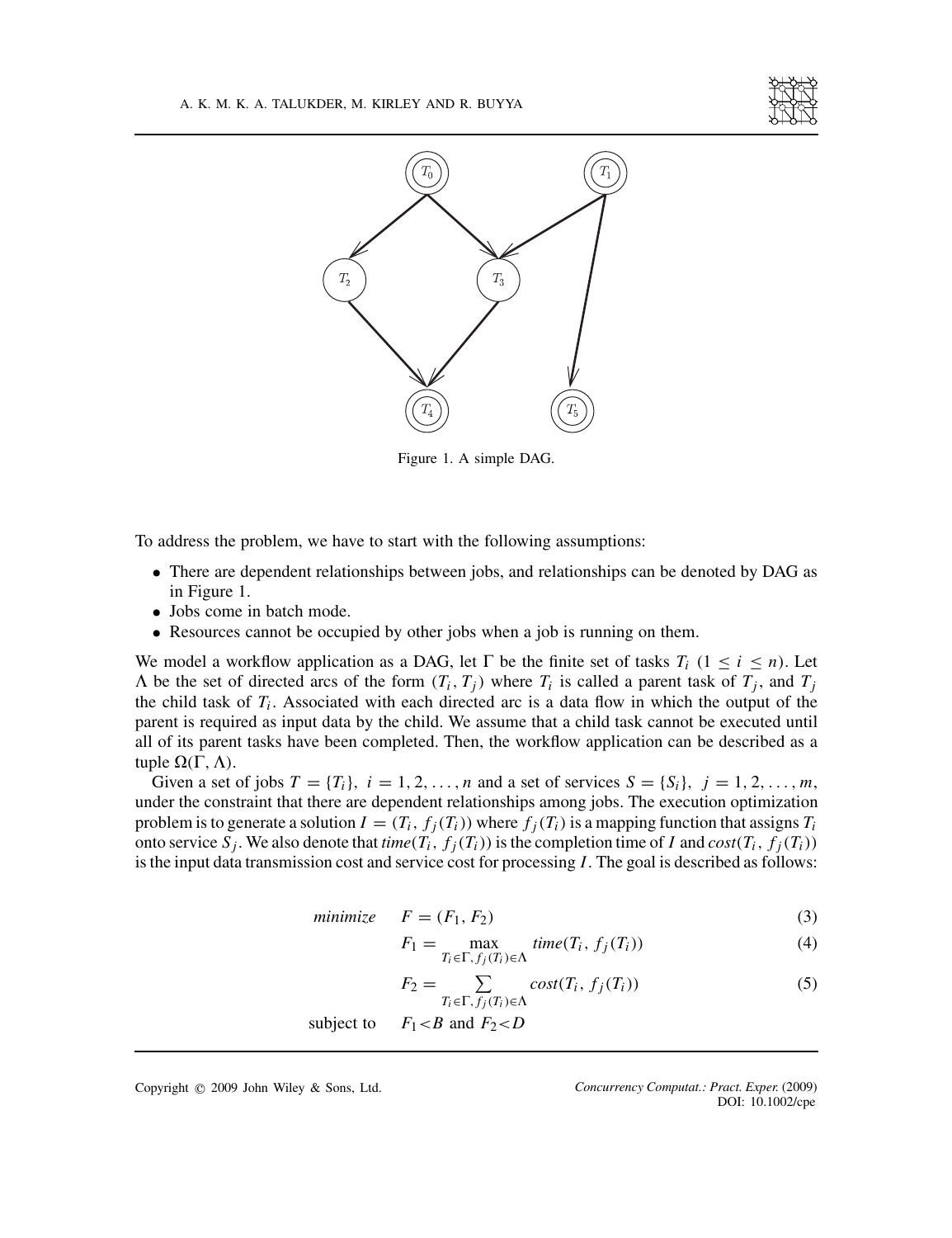

where  $B$  is the cost constraint (budget) and  $D$  is the time constraint (deadline) required by users for workflow execution.

# **4. MULTIOBJECTIVE DIFFERENTIAL EVOLUTION**

The idea of multiobjective differential evolution (MODE) was first introduced in [28]. In DE [29], new candidate solutions are created by combining the parent individual and several other individuals of the same population. A candidate replaces the parent only if it has a better fitness value. This is a rather greedy selection scheme that often outperforms traditional Evolutionary Algorithms. Actually, there are many variants of candidate creation procedures in DE. We use the DE scheme **DE***/***rand***/***1***/***bin** described in Algorithm 1 (more details on this and other DE schemes can be found in [29]). Besides preserving a uniformly spread front of non-dominated solutions, which is a challenging task for any Multiobjective Evolutionary Algorithm (MOEA), we have to deal with another question, that is, when to replace the parent with the candidate solution. In single-objective optimization, the decision is easy: the candidate replaces the parent only when the candidate is better than the parent.

| <b>Algorithm 1</b> CreateCandidate(Parent $P_i$ ( <i>mat</i> , ss))                        |  |
|--------------------------------------------------------------------------------------------|--|
| Pick three random individual $P_{i1}$ , $P_{i2}$ and $P_{i3}$ where $(i1 \neq i2 \neq i3)$ |  |
| Calculate Candidate C as, $C = P_{i1} + F \cdot (P_{i2} - P_{i3})$                         |  |
| Modify the Candidate by binary crossover with the Parent                                   |  |
| return Candidate C                                                                         |  |
|                                                                                            |  |

In MOPs, on the other hand, the decision is not so straightforward. We could use the concept of dominance (the candidate replaces the parent only if it dominates it), but this would make the greedy selection scheme of DE even greedier. Therefore, MODE applies the following principle (see Algorithm 2):

- 1. The candidate replaces the parent if it dominates it.
- 2. If the parent dominates the candidate, the candidate is discarded.
- 3. Otherwise (when the candidate and parent are non-dominated with regard to each other).
- 4. The candidate is added to the population. This step is repeated until *popSize* number of candidates are created.

After that, we get a population of the size between *popSize* and 2 · *popSize*. If the population grows, we have to truncate it to prepare it for the next step of the algorithm.

# **4.1. The model**

In order to extend MOEAs to solve the workflow scheduling problem, we need to define an appropriate problem representation, fitness assignment and genetic operators. We have extended our ideas from [5,30]. The methods we have employed are described in the following subsections.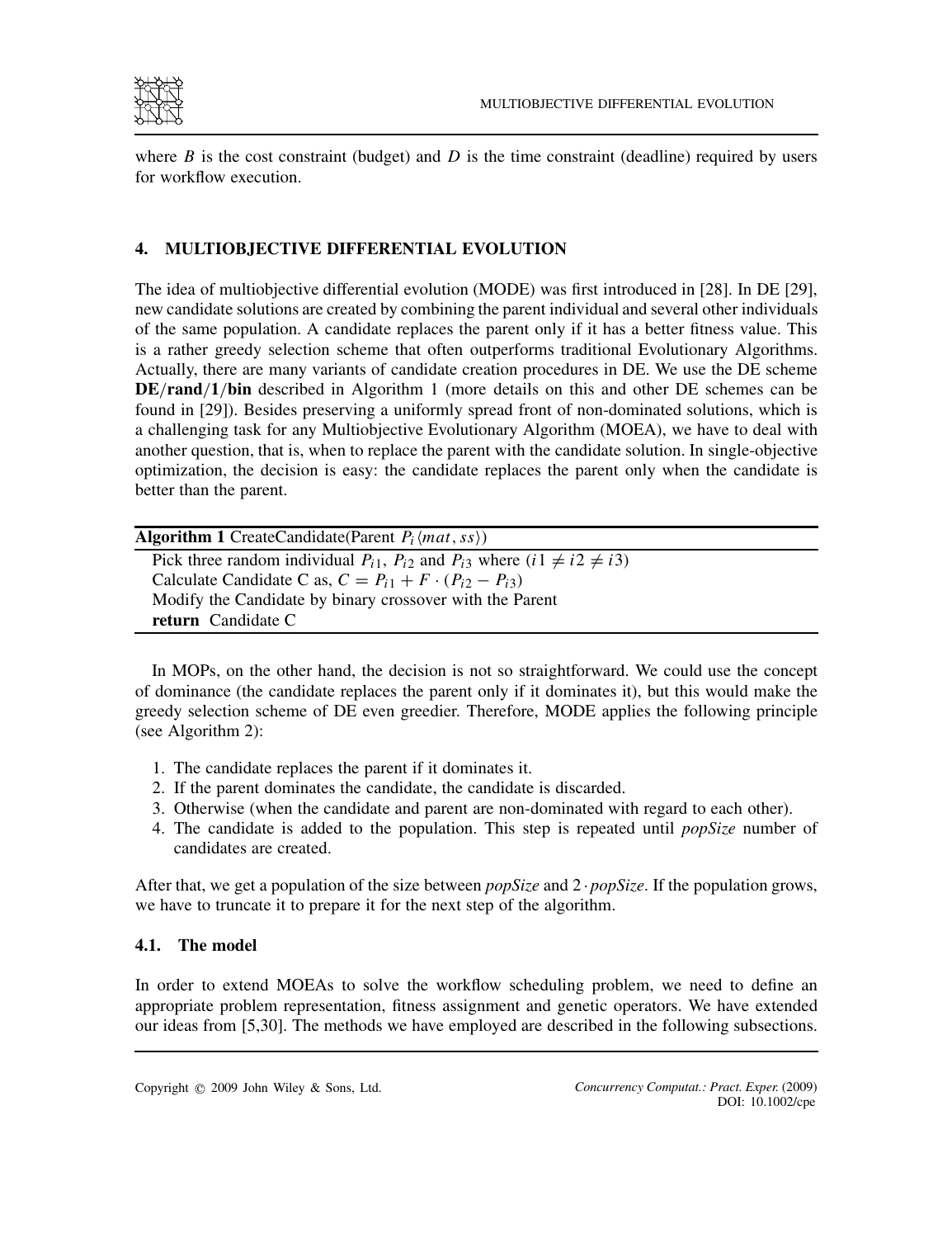

## **Algorithm 2** MODE

Define population *P* with *popSize* number of individual.  $P = \{P_1, P_2, \ldots, P_{popSize}\}$ Evaluate the initial population *P* of random individuals. **while** stopping criterion not met **do for all** *i* such that  $0 \le i \le popSize$  **do** *C*=CreateCandidate(*Pi*) Evaluate Candidate **if** Candidate *C* dominates Parent *Pi* **then** Candidate replaces the Parent **else if** Parent *Pi* dominates Candidate *C* **then** Parent replaces the Candidate **else** Add Candidate *C* to the population  $popSize \Leftarrow popSize + 1$ **end if end for** If the population exceeds *popSize*, truncate it. Randomly enumerate individuals in *P* **end while**

#### *4.1.1. Encoding*

In this approach, each chromosome consists of two parts: the matching string and the scheduling string. Let *mat* be the matching string, which is a vector of length  $|T|$ , such that

 $\text{mat}(i) = j$  where  $0 \leq i < |T|$  and  $0 \leq j < |S|$ 

i.e. subtask  $T_i$  is assigned to service  $S_j$ .

In terms of string representation it is  $T_i$ :  $S_j$  The scheduling string is a topological sort of the DAG, i.e. a total ordering of the nodes (subtasks) in the DAG that obeys the precedence constraints. Define *ss* to be the scheduling string, which is a vector of length  $|T|$ , such that  $ss(k) = i$ , where  $0 \leq i, k \leq |T|$ , and each  $T_i$  appears only once in the vector, i.e. subtask  $T_i$  is the *k*th subtask in the scheduling string.

Because it is a topological sort, if  $ss(k)$  is a consumer of a global data item produced by  $ss(j)$ , then  $j < k$ . The scheduling string gives an ordering of the subtasks that is used by the evaluation step. Then in this approach, a chromosome is represented by a two-tuple *< mat,ss >*. Thus, a chromosome represents the subtask-to-service assignments (matching) and the execution ordering of the subtasks assigned to the same service. The scheduling of the *global data item transfers* and the *relative ordering of subtasks assigned to different services* is determined by the evaluation step. Figure 2 illustrates two different chromosomes for the DAG in Figure 1, for  $|T| = 6$ and  $|S| = 3$ .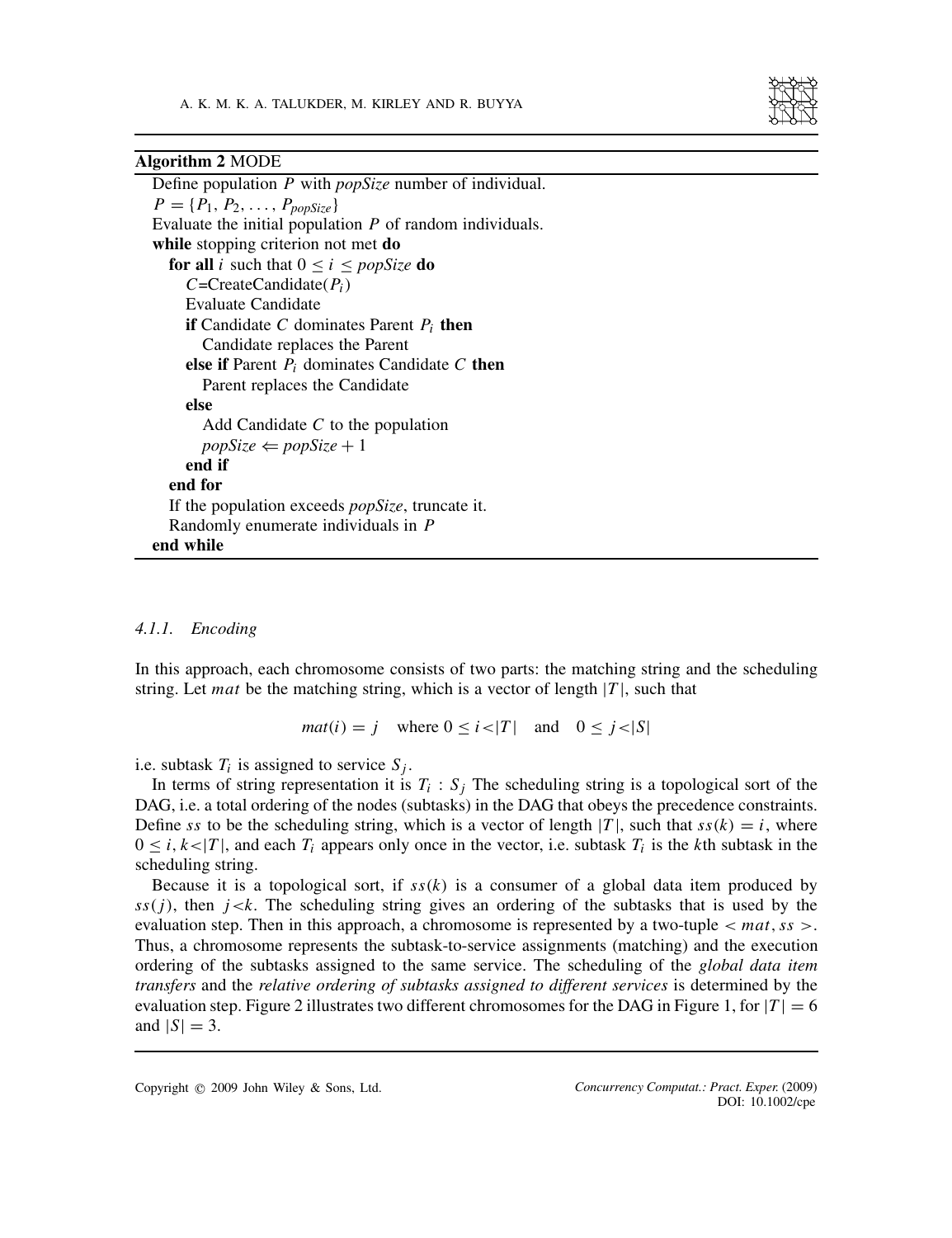

Figure 2. Two sample chromosomes from the DAG in Figure 1.

#### *4.1.2. Initial population*

In the initial population, a predefined number of solutions (chromosomes) are generated. When generating a chromosome, a new matching string *mat* is obtained by randomly assigning each subtask to a machine. To form a scheduling string *ss*, the DAG is first topologically sorted to form a basis scheduling string. For each chromosome in the initial population, this basic string is mutated a random number of times (between one and the number of subtasks) using the mutation operator (described in Section 5.5) to generate the *ss* vector (which is a valid topological sort of the given DAG). Furthermore, it is common to incorporate solutions from some non-evolutionary heuristics into the initial population, which may reduce the time needed for finding a satisfactory solution. Since every time we consider a topological sort of the DAG, there is a non-zero probability that a chromosome will represent an infeasible workflow. Thus, this representation conforms to any possible (valid) solution, even after the crossover and the mutation operations are carried out. (The crossover and the mutation will be discussed in the later sections).

#### *4.1.3. Fitness measure*

A fitness function is used to measure the quality of the solutions according to the given optimization objectives. We separate fitness functions by objective functions and penalty functions. Objective functions are designed to encourage the algorithms to choose solutions with minimum objective values. The objective functions for solution *I* are defined as follows:

*Cost objective function*:

$$
f_{cost}(I) = cost(I)/B
$$
 (6)

*Time objective function*:

$$
f_{time}(I) = time(I)/D
$$
\n(7)

A penalty function  $P(I)$  is developed to handle constraints. It is defined as follows:

$$
P(I) = P_{budget}(I) + P_{deadline}(I)
$$
\n(8)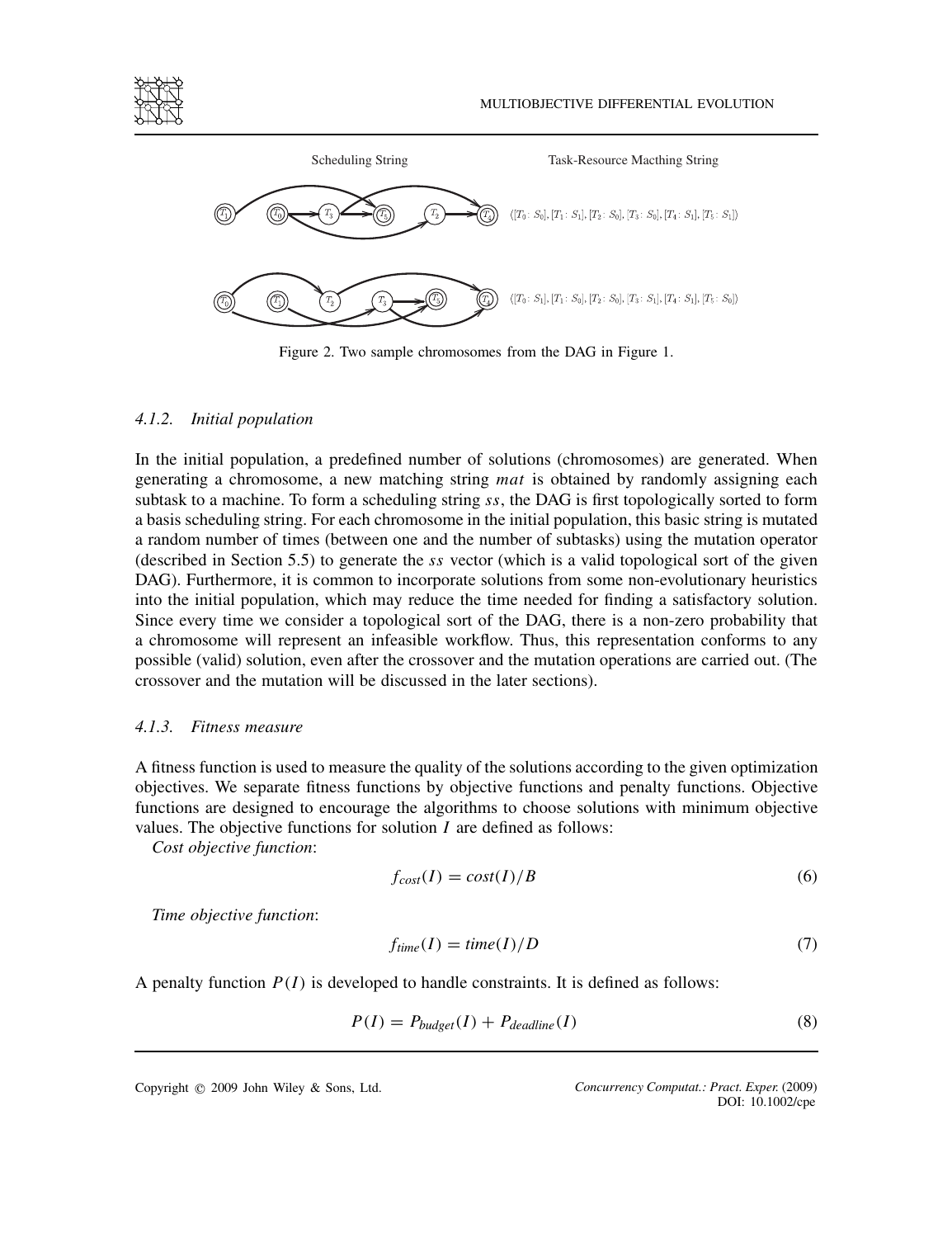

where *Pbudget* is the budget penalty function defined by

$$
P_{budget} = \begin{cases} f_{cost}(I) & \text{if } cost(I) > B \\ 0 & \text{otherwise} \end{cases}
$$
 (9)

and *Pdeadline* is the deadline penalty function defined by:

$$
P_{deadline} = \begin{cases} f_{time}(I) & \text{if } time(I) > D \\ 0 & \text{otherwise} \end{cases}
$$
 (10)

As satisfying deadline and budget requirements is the primary goal of the scheduling scheme, the overall penalty is added to the objective functions to form the fitness functions:

*Cost fitness function*:

$$
F_{cost}(I) = f_{cost}(I) + P(I)
$$
\n(11)

*Time fitness function*:

$$
F_{time}(I) = f_{time}(I) + P(I)
$$
\n(12)

#### *4.1.4. Genetic operators*

The crossover operator for the scheduling strings randomly chooses pairs of the scheduling strings. For each pair, it randomly generates a cutoff point, which divides the scheduling strings of the pair into top and bottom parts. Then, the subtasks in each bottom part are reordered. In this way, in each crossover, we can create a valid schedule. Figure 3 demonstrates such a scheduling string crossover process. On the other hand, for the crossover operator for the matching strings, (see right side image of Figure 4) first we randomly choose pairs of sequence from the matching string. For each pair, we randomly select a cutoff point to divide both matching strings into two parts. Then the machine assignments of the bottom parts are exchanged. However, in our approach the crossover operator will be applied to both matching string and scheduling string  $\langle mat, ss \rangle$ .

However, the mutation will only be applied to scheduling string  $\langle s\bar{s}\rangle$ . This operator works by randomly choosing scheduling strings and it randomly selects a *victim* subtask (we will consider



Figure 3. Scheduling string crossover.

Copyright  $\oslash$  2009 John Wiley & Sons, Ltd. *Concurrency Computat.: Pract. Exper.* (2009) DOI: 10.1002/cpe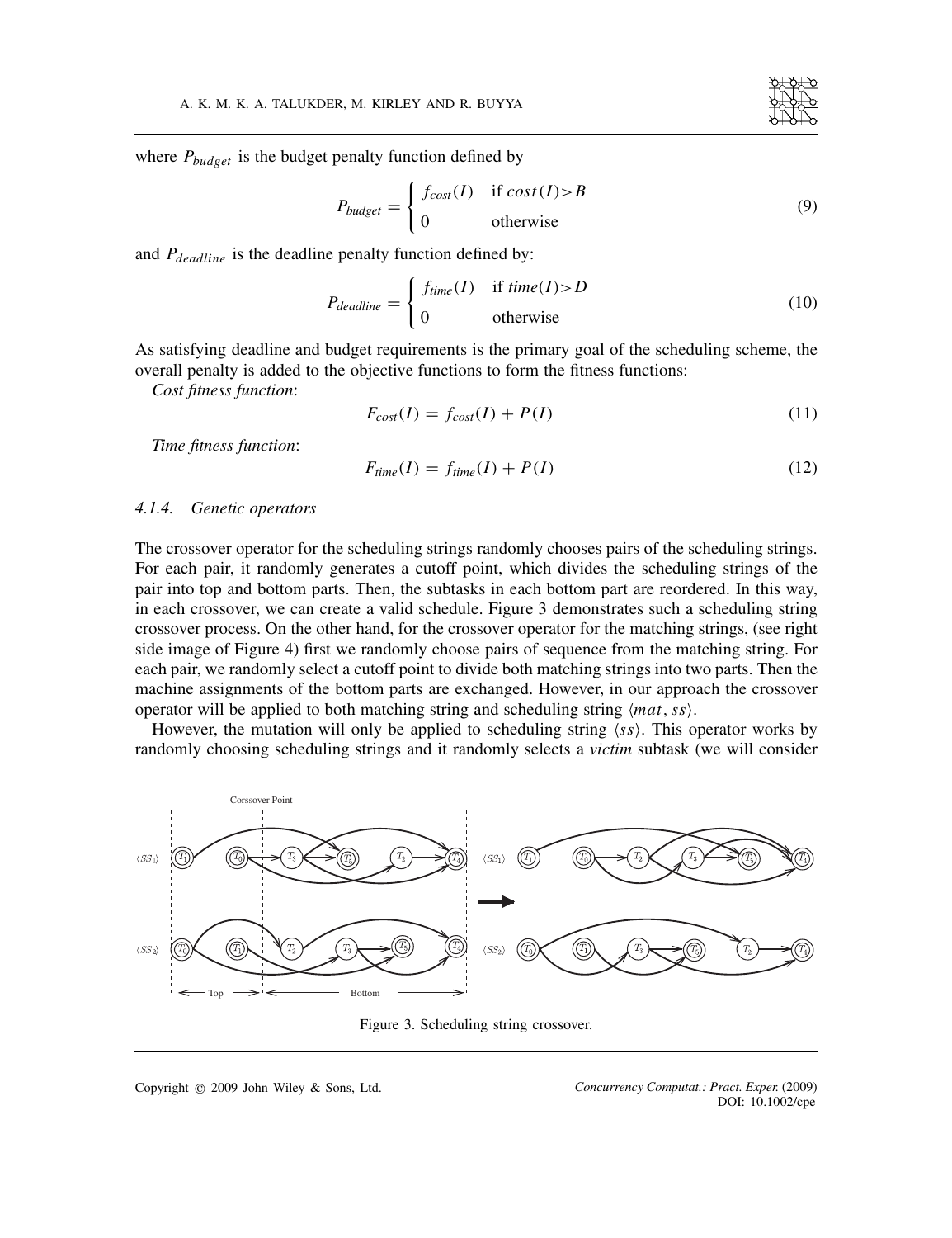

Figure 4. Scheduling string mutation and matching string crossover.

it as a 'victim' subtask). The valid range of the victim subtask is the set of the positions in the scheduling string at which this (victim subtask) can be placed without violating any data dependency constraints. Figure 4 shows an example of this mutation process. However, in the case of matching string *mat*, there will be no mutation, rather it will be subjected to the candidate creation of MODE (which will be discussed in the following sections). Hence, though our model only takes scheduling string for normal genetic operation, only the matching string will go through MODE operations.

#### **4.2. Creation of candidate solution**

As described in Section 4, the creation of candidate solution is done within step 2 of Algorithm 1 where candidate *C* is created as follows:

$$
C = P_{i1} + F \cdot (P_{i2} - P_{i3}) \tag{13}
$$

The matching string is an array of numbers or characters (each of the characters defines a service to be used by a specific task).

Rationally, it seems quite confusing to measure the quantity  $P_{i2}-P_{i3}$  from two matching strings of *P<sub>i</sub>*2 and *P<sub>i</sub>*3. Let us suppose that the matching strings of *P<sub>i</sub>*2 and *P<sub>i</sub>*3 are  $P_i$ <sub>2</sub> $\langle mat \rangle = \{1, 2, 3, 4, 5, 6\}$ and  $P_i \triangleleft \{ ma \} = \{2, 5, 3, 1, 4, 6\}$ , respectively. When we compare two ordinal vectors, we will consider the first one as a 'reference' and the second one as the 'target'. In [31], the 'reference' vector is denoted as 'pattern-vector' and the 'target'-vector is denoted as 'disorder-vector'. Similarly, we considered  $P_{i2}(mat) = \{1, 2, 3, 4, 5, 6\}$  as pattern-vector and  $P_{i3}(mat) = \{2, 5, 3, 1, 4, 6\}$ as disorder-vector. Our goal is to measure the similarity between strings. In our experiment we have used the Ulam distance [31] to measure the quantity  $(P_{i2} - P_{i3})$ . Since it measures the disorder of ordinal variables by counting the minimum number of 'Delete–Shift–Insert' operations. Hence, in the above case, the Ulam distance will be 2, since in  $P_{i3}(mat)$ , 1 should be moved to place between 2 and 5, and again 5 should be moved to a place between 4 and 6 (Total 2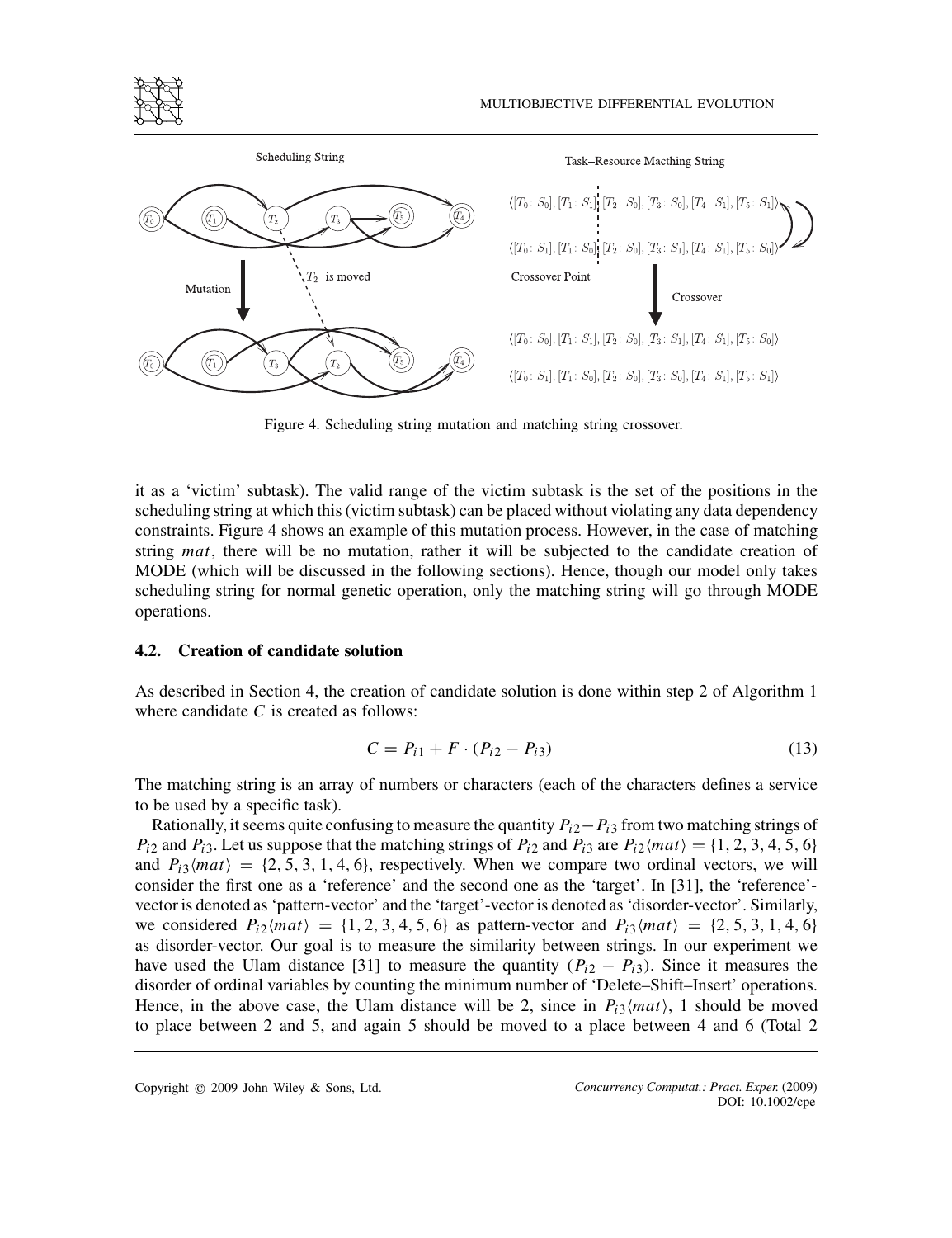

'Delete–Shift–Insert' operations). For simplicity, we have chosen *F*=1. However, in the case of general DE, each of the variables is real numbers and the fitness is measured in terms of mathematical operations on those real numbers. But in our case, each of these variables (characters*/*numbers) refers to different services, hence, we cannot map these numbers*/*characters to real numbers and apply mathematical operations as in [7,8]. Consequently, in place of adding the difference with each value of  $P_{i1}$ , we mutate  $P_{i1}$ *mat* $\rangle$ . I.e., we mutated *D* number of genes in  $P_{i1}$  where *D* is the Ulam distance measure described as above. The process is done in Algorithm 3, step 3. As result of this approach, we have just replaced the operation in Equation (13) with Algorithm 1. We can now devise the overall MODE from Algorithms 1 and 2. The modified MODE is illustrated in Algorithm 4.

| <b>Algorithm 3</b> ModifiedCreate(Parent $P_i$ ( <i>mat</i> , ss))                                         |
|------------------------------------------------------------------------------------------------------------|
| Pick three random individual $P_{i1}$ , $P_{i2}$ and $P_{i3}$ where $(i1 \neq i2 \neq i3)$                 |
| $D = U$ lam Distance( $P_{i2}$ /mat) $P_{i3}$ /mat))                                                       |
| Candidate, $C \langle mat \rangle \Leftarrow mutate(P_{i1} \langle mat \rangle, D)$                        |
| Candidate, $C \langle ss \rangle \leftarrow Mutatate_{MatchingString}(P_{i1} \langle ss \rangle)$          |
| $C\langle ss \rangle \leftarrow Crossover_{SchedulingString}(C\langle ss \rangle, P_i \langle ss \rangle)$ |
| $C \langle mat \rangle \leftarrow Crossover_{Matching}(C \langle mat \rangle, P_i \langle mat \rangle)$    |
| <b>return</b> $C$ <i>{mat, ss}</i>                                                                         |
|                                                                                                            |

#### **Algorithm 4** ModifiedMODE

Define population *P* with *popSize* number of individual.  $P = \{P_1 \langle mat, ss \rangle, P_2 \langle mat, ss \rangle, \ldots, P_{popSize} \langle mat, ss \rangle\}$ Evaluate the initial population *P* of random individuals. **while** stopping criterion not met **do for all** *i* such that  $0 \le i \le popSize$  **do**  $C$ *{mat, ss}* = *ModifiedCreate* $(P_i \{mat, ss\})$ Evaluate Candidate **if** Candidate  $C$ *{mat, ss}* dominates Parent  $P_i$ *{mat, ss}* then Candidate replaces the Parent **else if** Parent  $P_i$ *{mat, ss}* dominates Candidate  $C$ *{mat, ss}* **then** Parent replaces the Candidate **else** Add Candidate  $C \langle mat, ss \rangle$  to the population  $popSize \leftarrow popSize + 1$ **end if end for** If the population exceeds *popSize*, truncate it. Randomly enumerate individuals in *P* **end while**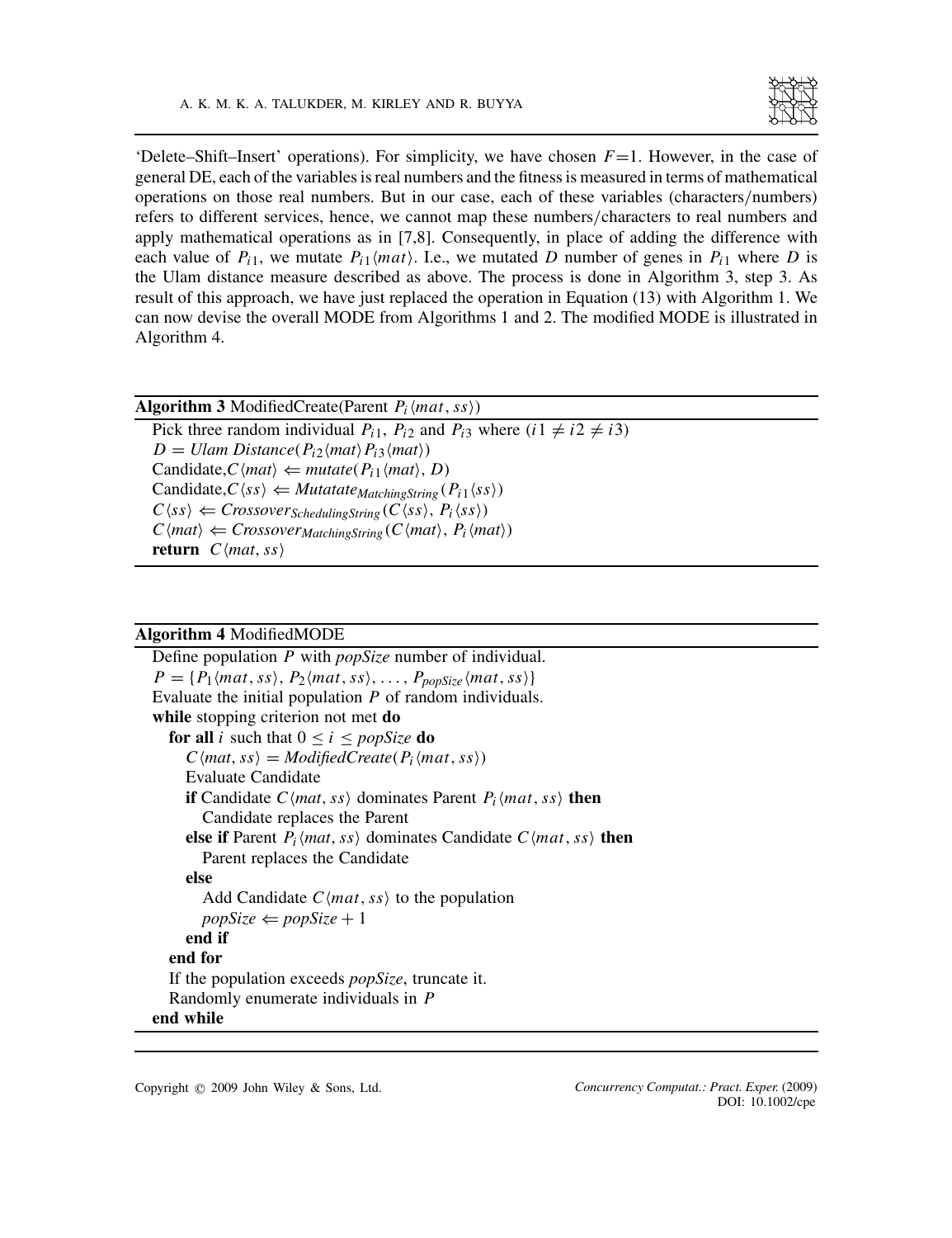

## **5. EXPERIMENTS**

In our experiment, we have implemented the balanced workflow described in [32,33]. The workflows were designed to implement some specific parallel numerical computation problems such as Parallel Gauss–Jordan Algorithm to solve systems of Equations [32], Parallel LU decompositions [32] and Discrete Laplace Transformation [33]. The example workflow models are given in Table I.

The resources were 10 computing entities connected with each other with randomly assigned price levels. The parameter setting for the Pareto Archived Evolutionary Strategy (PAES) was taken from the original work [34] and our model also has the same settings as PAES. We have run each of the algorithms for 100 generations. The distance measure that we have used for our modified MODE was Ulam distance since it depends on the minimum number of 'Delete–Shift– Insert' operations (as described in Section 4.2) and these operations best reflect the difference of resource arrangements in two schedules. In order to compare the performance of alternative workflow multiobjective scheduling algorithms, we need to examine the extent of minimization of the obtained non-dominated solutions produced by each algorithm for each objective and the spread of their solutions. Figure  $5(a)$ , (b) and (c) (left side) shows the non-dominated solutions obtained at the end of simulation trial (average over 30 runs) for the workflow structure discussed in [32,33]. For all problems, the Pareto optimal front obtained by our model is better than those found by PAES.

#### **6. PERFORMANCE MEASURE**

Generally, to find the comparative analysis between two MOEA, the Hypervolume  $(I_H)$  and Epsilon  $(I_{\varepsilon+})$  indicators [35,36] are used. To find these values, we have run each algorithm for three different workflow structures [32,33]. The experiment for each scenario was repeated 30 times (with different random seeds). We have constructed a reference set, *R*, by merging all of the archival non-dominated solutions found by each of the algorithms for a given workflow structure across 30 runs. We then use the Hypervolume Difference indicator  $I_{H}^{-}$  [35] to measure the differences between non-dominated fronts generated by the algorithms and the reference set *R*.  $I_H^-$  measures the portion of the objective space that is dominated by *R*. The lower the value of  $I_H^-$ , the better the algorithm performs. Box plots in Figure 5(a), (b) and (c) (right side:  $I_{H}^-$  indicators for three different workflow examples) clearly prove that our approach outperforms PAES.

Although  $I_H$  is widely used in this context, however, it sometimes gives different values for two distributions of solutions even they are incomparable. To make more specific comparison, we

| Workflow       | $#$ Nodes | Reference | Note                   |
|----------------|-----------|-----------|------------------------|
| W1             | 15        | [32]      | Gauss-Jordan Algorithm |
| W <sub>2</sub> | 14        | [32]      | LU decomposition       |
| W <sub>3</sub> | 16        | [33]      | Laplace Transform      |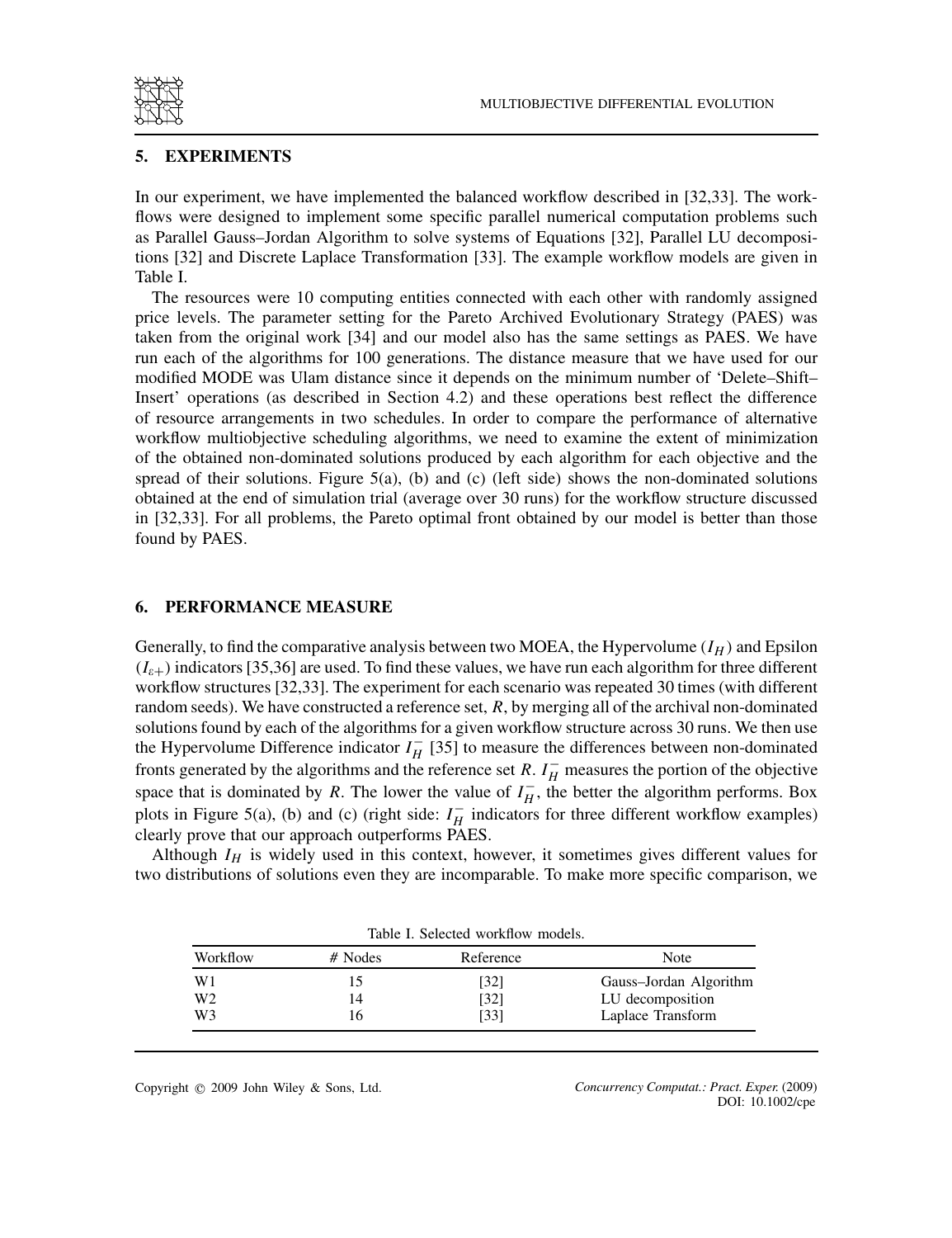



Figure 5. Non-dominated solutions and hypervolume measure (box plots) for three workflow benchmarks: (a) non-dominated solutions (left) and hypervolume measure (right) for workflow W1; (b) non-dominated solutions (left) and hypervolume measure (right) for workflow W2; and (c) non-dominated solutions (left) and hypervolume measure (right) for workflow W3.

Copyright  $\oslash$  2009 John Wiley & Sons, Ltd. *Concurrency Computat.: Pract. Exper.* (2009) DOI: 10.1002/cpe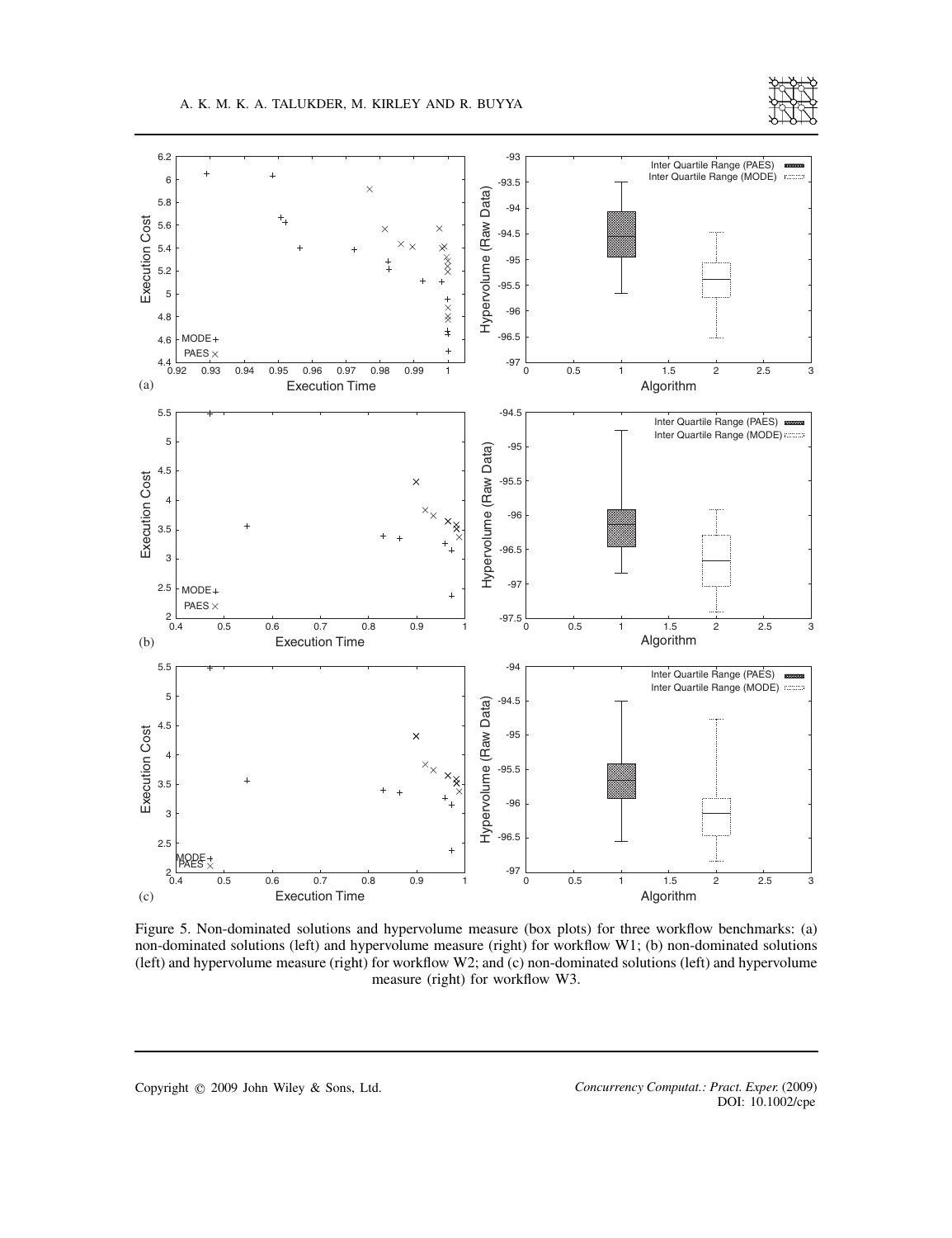



Figure 6. Epsilon measure (box plots) for three workflow benchmarks: (a) epsilon measure for workflow W1; (b) epsilon measure for workflow W2; and (c) epsilon measure for workflow W3.

need to use the Epsilon indicator  $(I_{\varepsilon+})$ . This indicator gives us the idea about how two separate distributions of Pareto-fronts differ from each other according to their degree of  $\varepsilon$ +-non-domination (for more details, please refer to [35]). We have also measured the  $I_{\varepsilon+}$  values for the Pareto-front generated by two algorithms on the same benchmark workflow examples as  $I_H$ . For  $I_{\epsilon+}$ , the lower value will indicate a better front. The Figure  $6(a)$ , (b) and (c) indicates that MODE is better than PEAS with respect to  $I_{\epsilon+}$  as well.

#### **7. CONCLUSION AND FUTURE WORK**

In this paper, we have proposed a workflow execution planning approach, which optimizes multiple objectives. The planner can generate a set of widespread alternative solutions if the optimization objectives are conflicted. Providing these alternative solutions can offer more flexibility to users to estimate their preferences and choose a desired workflow schedule based on their QoS requirements. Our MODE approach differs from others in the sense that we are dealing with real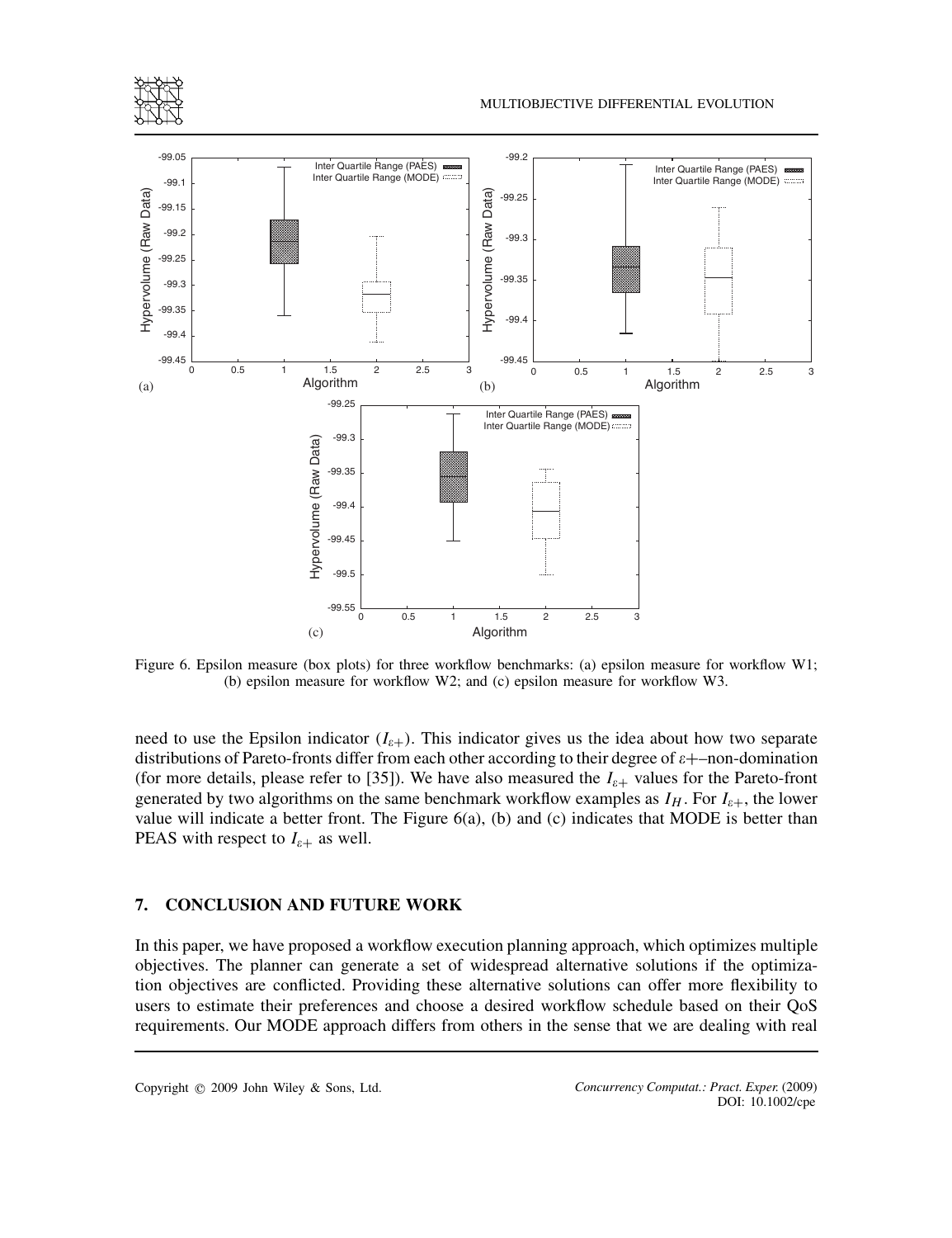

scheduling sequences rather than job*/*machine sequence to real number transformation as implemented in [7,8]. We have compared our results with PAES and the  $I_{H}^-$  indicator shows that our approach performs better than PAES. Moreover, our model is also free from extra computational overhead due to crowding distance sorting. In the case of candidate creation, we have only considered the Ulam distance and there may be further opportunities to investigate the algorithms performance with different string similarity metrics.

Multiobjective optimization in Grid scheduling is not a matured field. It still requires a number of detailed benchmark problems to test every type of multiobjective scenario on Grid scheduling or real-life data to test an algorithm's performance. There are also a limited number of studies that have considered the flow-shop*/*job-shop scheduling problem using DE, however, multiobjective scheduling poses additional challenges. Many of the widely used existing workflow scheduling algorithm only attempt to minimize either execution time or execution cost. However, additional objectives must be considered when scheduling workflows on utility Grids.

#### **REFERENCES**

- 1. Foster I, Kesselman C. *The Grid*: *Blueprint for a New Computing Infrastructure*. Morgan Kaufmann Publishers: San Francisco, CA, 1998.
- 2. Deelman E. Mapping abstract complex workflows onto Grid environments. *Journal of Grid Computing* 2003; **1**:25–39.
- 3. Yu J, Buyya R, Ramamohanarao K. Workflow scheduling algorithms for Grid computing. *Metaheuristics for Scheduling in Distributed Computing Environments*, (*Studies in Computational Intelligence*), Xhafa F, Abraham A (eds.). Springer: Berlin, Heidelberg, 2008; 173–214.
- 4. He X, Sun XH, Laszewski GV. QoS guided min–min heuristic for Grid task scheduling. *Journal of Computer Science and Technology* 2003; **18**(4):442–451.
- 5. Wang L, Siegel HJ, Roychowdhury VP, Maciejewski AA. Task matching and scheduling in heterogeneous computing environments using a genetic-algorithm-based approach. *Journal of Parallel Distributed Computing* 1997; **47**:9–22.
- 6. Wu AS, Yu H, Jin S, Lin K-C, Schiavone G. An incremental genetic algorithm approach to multiprocessor scheduling. *IEEE Transactions on Parallel and Distributed Systems* 2004; **15**(9):824–834.
- 7. Nearchou CA, Omirou SL. Differential evolution for sequencing and scheduling optimization. *Journal of Heuristics* 2005; **12**:395–411.
- 8. Onwubolu G, Davendra D. Scheduling flowshops using differential evolution algorithm. *European Journal of Operational Research* 2004; **171**:674–692.
- 9. Daoud M, Kharma N. GATS 1.0: A novel GA-based scheduling algorithm for task scheduling on heterogeneous processor nets. *GECCO '05*: *Proceedings of the 2005 Conference on Genetic and Evolutionary Computation*. ACM: New York, NY, U.S.A., 2005; 2209–2210.
- 10. Zhong Y-W, Yang J-G. A genetic algorithm for tasks scheduling in parallel multiprocessor systems. *International Conference on Machine Learning and Cybernetics*, X'ian, China, vol. 3, November 2003; 1785–1790.
- 11. Kim SC, Lee S. Push-pull: Guided search dag scheduling for heterogeneous clusters. *International Conference on Parallel Processing*, *ICPP 2005*, University of Oslo, Norway, June 2005; 603–610.
- 12. Woo S-H, Yang S-B, Kim S-D, Han T-D. Task scheduling in distributed computing systems with a genetic algorithm. *High Performance Computing on the Information Superhighway, HPC Asia '97*, Seoul, Korea, April–2 May 1997; 301–305.
- 13. Prodan R, Fahringer T. Dynamic scheduling of scientific workflow applications on the Grid: A case study. *SAC '05*: *Proceedings of the 2005 ACM Symposium on Applied Computing*, Santa Fe, New Mexico. ACM: New York, U.S.A., 2005; 687–694.
- 14. Wieczorek M, Prodan R, Fahringer T. Scheduling of scientific workflows in the ASKALON Grid environment. *SIGMOD Record* 2005; **34**(3):56–62.
- 15. Yu J, Buyya R. Scheduling scientific workflow applications with deadline and budget constraints using genetic algorithms. *Scientific Programming* 2006; **14**(3,4):217–230.
- 16. Wu M-Y, Shu W, Gu J. Efficient local search for DAG scheduling. *IEEE Transactions on Parallel and Distributed Systems* 2001; **12**(6):617–627.
- 17. Martino VD, Mililotti M. Scheduling in a Grid computing environment using genetic algorithms. *IPDPS*. IEEE Computer Society: Silver Spring, MD, 2002.